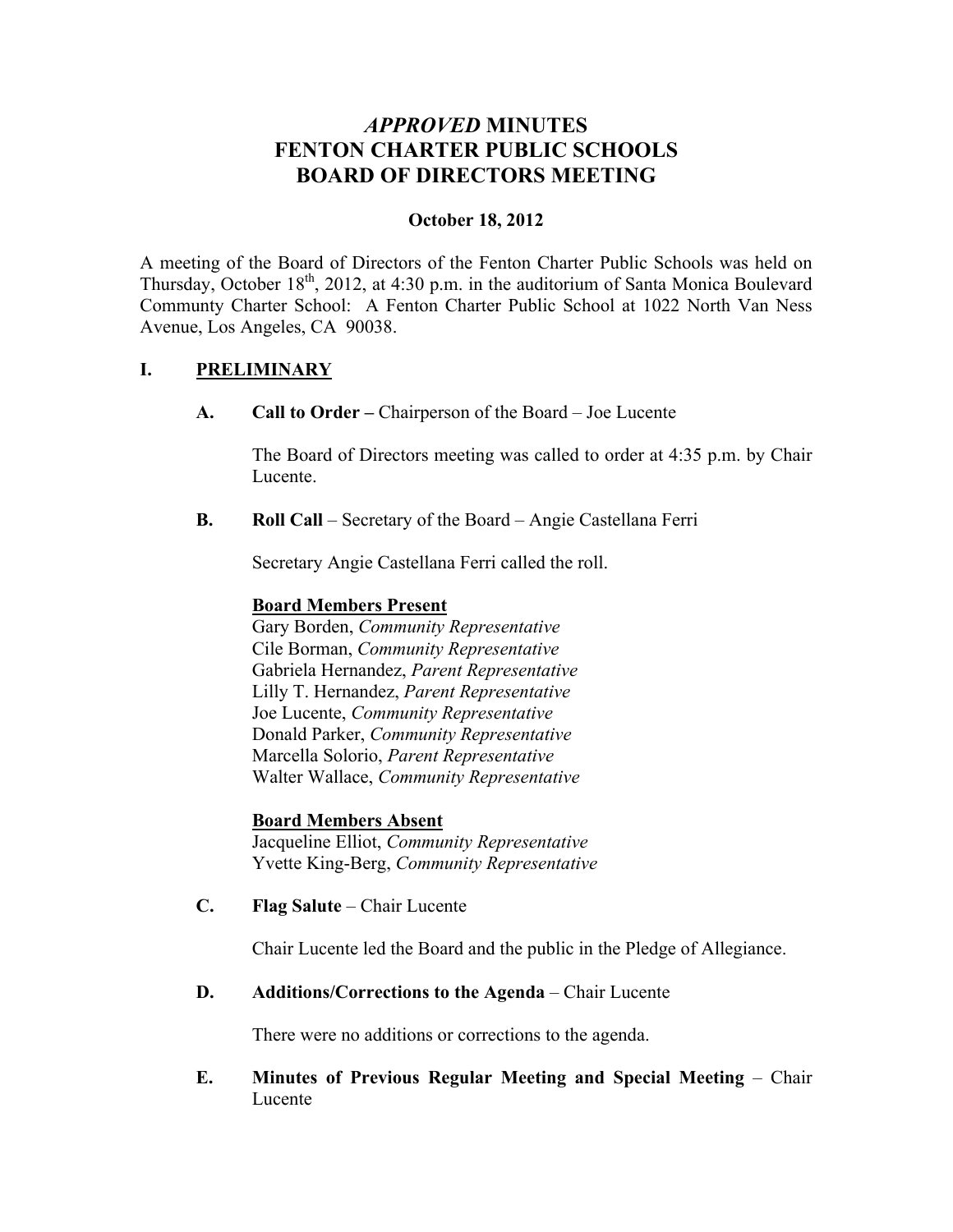On **MOTION** of Gary Borden, **SECONDED** by Lilly T. Hernandez and **CARRIED** by a vote of 8 (YES) and 0 (NO), the minutes of the September 6, 2012 Regular Meeting of the Board of Directors were approved.

## **II. COMMUNICATIONS**

### **A. Presentations from the Public** – Chair Lucente

There were no presentations from the public.

### **B. Committee/Council Reports**

Minutes of all meetings held by any committee and/or council were sent to the Board Members prior to this meeting.

There were no further reports by committees/councils.

### **C. Treasurer/CFO's Report -**

Paul Khoury, Treasurer and CFO, presented.

### **D. Directors' Reports** -

Fenton Primary Center - Richard Parra, Director, reported.

Fenton Avenue Charter School – Michelle Rappino, Director, reported.

Santa Monica Boulevard Community Charter School – Vahe Markarian, Director of Operations, and David Riddick, Director of Instruction/Managing Director, reported.

#### **E. Executive Director's Report -**

Fenton Charter Public Schools – Irene Sumida, Executive Director, reported.

### **III. CONSENT AGENDA ITEMS**

There were no items scheduled for the Consent Calendar.

### **IV. ITEMS SCHEDULED FOR ACTION**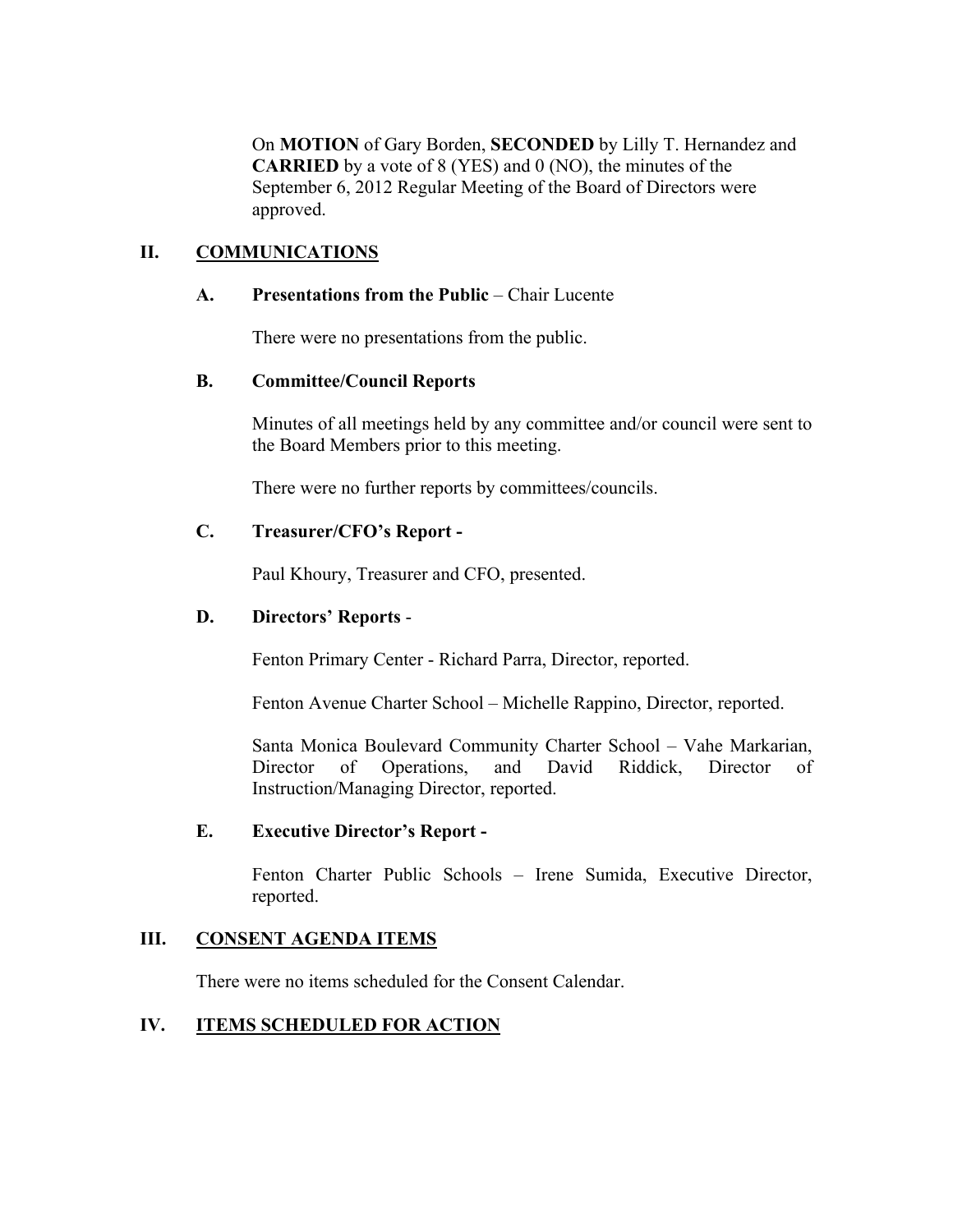**A. Recommendation for approval of revised budgets of Fenton Avenue Charter School, Fenton Primary Center and Santa Monica Boulevard Community Charter School.**

On **MOTION** of Walter Wallace, **SECONDED** by Gary Borden and **CARRIED** by a vote of 8 (YES) and 0 (NO) the revised budgets of Fenton Avenue Charter School, Fenton Primary Center and Santa Monica Boulevard Community Charter School were approved as submitted.

## **B. Recommendation for approval of revised faculty rosters for Fenton Avenue Charter School and Fenton Primary Center.**

On **MOTION** of Donald Parker, **SECONDED** by Lilly T. Hernandez and **CARRIED** by a vote of 8 (YES) and 0 (NO) the revised faculty rosters of Fenton Avenue Charter School and the Fenton Primary Center were approved as submitted.

## **C. Recommendation for approval of revised guidelines for "opt-out" of health welfare benefits for full-time staff.**

On **MOTION** of Lilly T. Hernandez, **SECONDED** by Gabriela Hernandez and **CARRIED** by a vote of 8 (YES) and 0 (NO) the recommendation for revised guidelines for "opt-out" of health welfare benefits for full-time staff were approved as submitted.

## **D. Recommendation for approval of GASB 45 Actuarial Valuation Report for Fenton Avenue Charter School and Fenton Primary Center.**

On **MOTION** of Lilly T. Hernandez, **SECONDED** by Walter Wallace and **CARRIED** by a vote of 8 (YES) and 0 (NO) the recommendation for the approval of the GASB 45 Actuarial Valuation Report for Fenton Avenue Charter School and Fenton Primary Center were approved.

## **E. Recommendation for approval of additional equity contribution by the Fenton Primary Center for property at 11351 Dronfield Avenue.**

On **MOTION** of Gary Borden, **SECONDED** by Cile Borman and **CARRIED** by a vote of 8 (YES) and 0 (NO) the recommendation for the approval of additional equity contribution by the Fenton Primary Center for property at 11351 Dronfield Avenue was approved unanimously.

## **V. ITEMS SCHEDULED FOR INFORMATION**

There were no items scheduled for Information.

## **ADJOURNMENT**